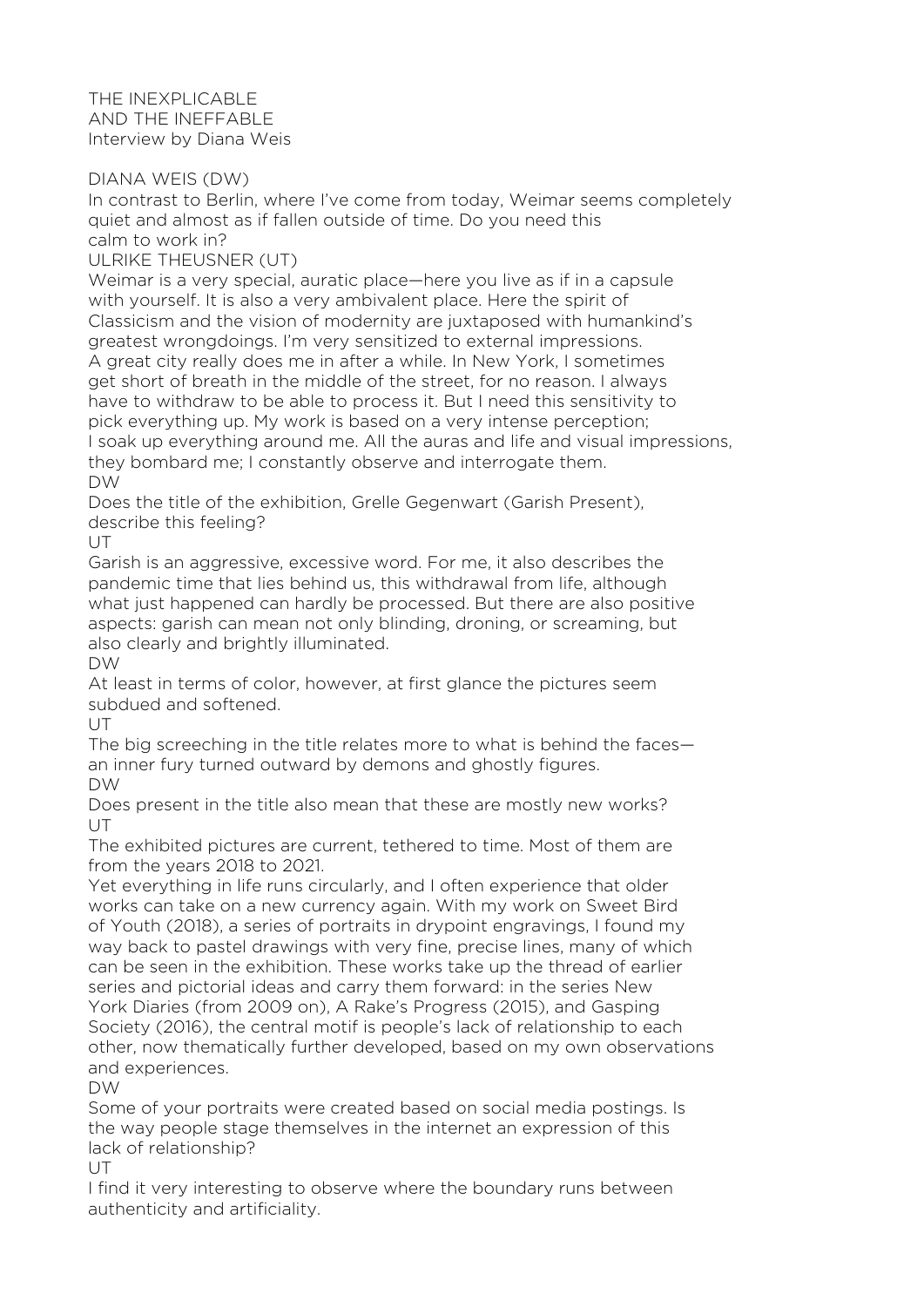When I'm with people, I often try to photograph them in unexpected moments. When they are just rolling a cigarette or are lost in thought. These pictures have a completely different gesture, of course, from someone who stages himself in the digital theater. But both have the same importance. Both are expressions of a person and reveal his or her interior world.

DW

What happens on the symbolic level when a digital image becomes a work of art?

 $U$ 

Images in the digital world are condemned to live fast. In contrast, I give them intense attention by transposing them into a timely technique. Then, inner demons move to the forefront, slink around the portrayed persons, or appear on their clothing. There is an externalization of interior life that cannot be depicted photographically in the same way. My ambition is to capture something of this life. But filtered through my feeling.

DW

How exactly do you proceed when creating a portrait? UT

I usually work with photos and notes from my sketchbook in which I capture initial ideas and possible sections of the picture. With photos, fleeting encounters can be quickly captured; in sketches, my feelings are visible. I want to be able to see all the details, for example, of the clothing. When making a rough sketch, I wouldn't pay such close attention, but in a photo, everything is there and can be intentionally distorted or taken up precisely as it is. A portrait is figurative but never realistic. DW

Who are the people in the portraits? Friends?

UT.

Usually, yes. Or at least people with whom I can build a relationship. Their life surroundings are thus important and are closely connected with the portraits. They are often seekers, artists, or actors who live practically on the fringes of society. Will-o'-the-wisp figures who

embody great freedom. At the same time, they are often mirror images of me. If I find something of myself in the other person, then I can tell a story with that. Fundamentally, they are all self-portraits. DW

A figure that repeatedly appears in your pictures is death as a skeleton. What does death mean to you?

 $U$ 

I think the reason I treat death so often is to shed my fear of it. By personalizing death and making him my constant companion, he seems less

threatening to me. Because the fear of death is also a fear of life. And this fear inhibits me. That's why I always take him along with me and let him emerge briefly and say, "Hello, here I am. But it's okay." Maybe he'll disappear from my pictures again when I've made my peace with him. DW

When I compare your earlier portraits with the current ones. I notice that the figures are now less ethereal, as if their relationship to the world had changed. What happened? UT

I am aware of that, too, that in recent years a development has come about—away from the bloodless, entranced faces. My portraits now show people who are confident enough to enter into a relationship with the viewer, but also with themselves. These are no longer people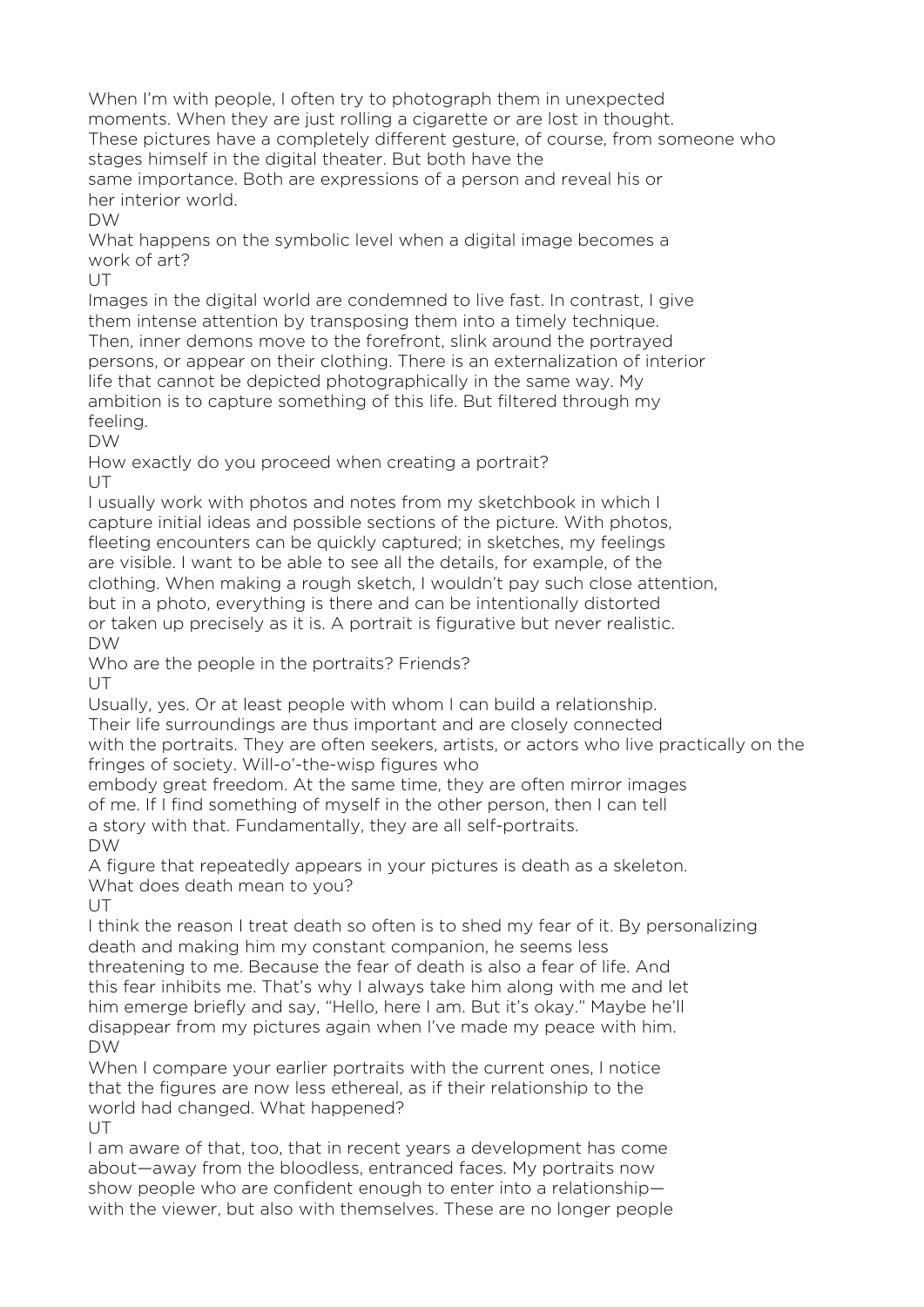separated from themselves and blindly roaming about, but people who no longer want to be determined by others. They stare directly at those they confront and pose concrete questions: Who are we? How do we want to live? How do we encounter each other? These are the central questions in art, but also the central questions of our time. DW

The immense solitude of your earlier portraits can now be felt in your cityscapes. What is the uncanny aspect of urban life? UT.

In an artificial environment, your own mirror image is also distorted. In the exhibition, there is a whole series of empty walls of buildings and views of the city in which figures appear only schematically, like ghosts or bizarre drawings on the walls of the buildings, as if the people there had become invisible as they fled themselves. In our civilized, extremely complex, and progressive world, we are in danger of losing our relationship to ourselves. The monotype series Postcards from the New World (2021, pp. 104–109) is shaped by this experience.

DW

You first went to New York in your early twenties to work as a model there. Did that shape your view of the city?

 $U$ 

The job meant nothing to me; I always sequestered it from myself. Maybe my experience with objectification in the fashion industry ultimately helped me assert myself as a young female artist on the testosteronecharged art market. I processed these experiences in the series

Desperate Art Bitches (2015, pp. 42–43)

 $D$ W

The huge forest picture in the exhibition stands in contrast to the dreariness of the cityscapes. Is the solitude in nature a different one? UT

You can't be lonely in nature. The forest is a protected place full of consolation and vibrancy, a cathedral of trees, far from the pathological environment of the cities. You can also see the forest as a symbol for your own psyche, as an entrance to your own unconscious, your own psychological wilderness.

DW

What do the grotesque grimaces and masks in your picture stand for? UT

Masks are mediators between us and the ineffable or the inexplicable. They are mythologically charged as a firm component in ritual performances, which are increasingly withdrawing into the background in a modern, highly technologized world that thinks it can control and understand everything. Nonetheless, in their archaic character, masks are still fascinating, as if they were announcing the existence of a completely

different reality that is otherwise invisible to us. This demonic aspect of masks always fascinated me; some of my first pictures, which I painted when I was just fourteen, already showed masked processions and people in costume. Just like the ghostly figures in my pictures, they are symbols that have been anchored in human memory for thousands of years and that repeatedly force us to reflect upon ourselves. DW

There is also a self-portrait in which your face is concealed by a mask. UT

Masks can help let something emerge that slumbers within you anyway, but for which life otherwise provides no scope.

You see these bright eyes staring at you. A few years ago, I probably